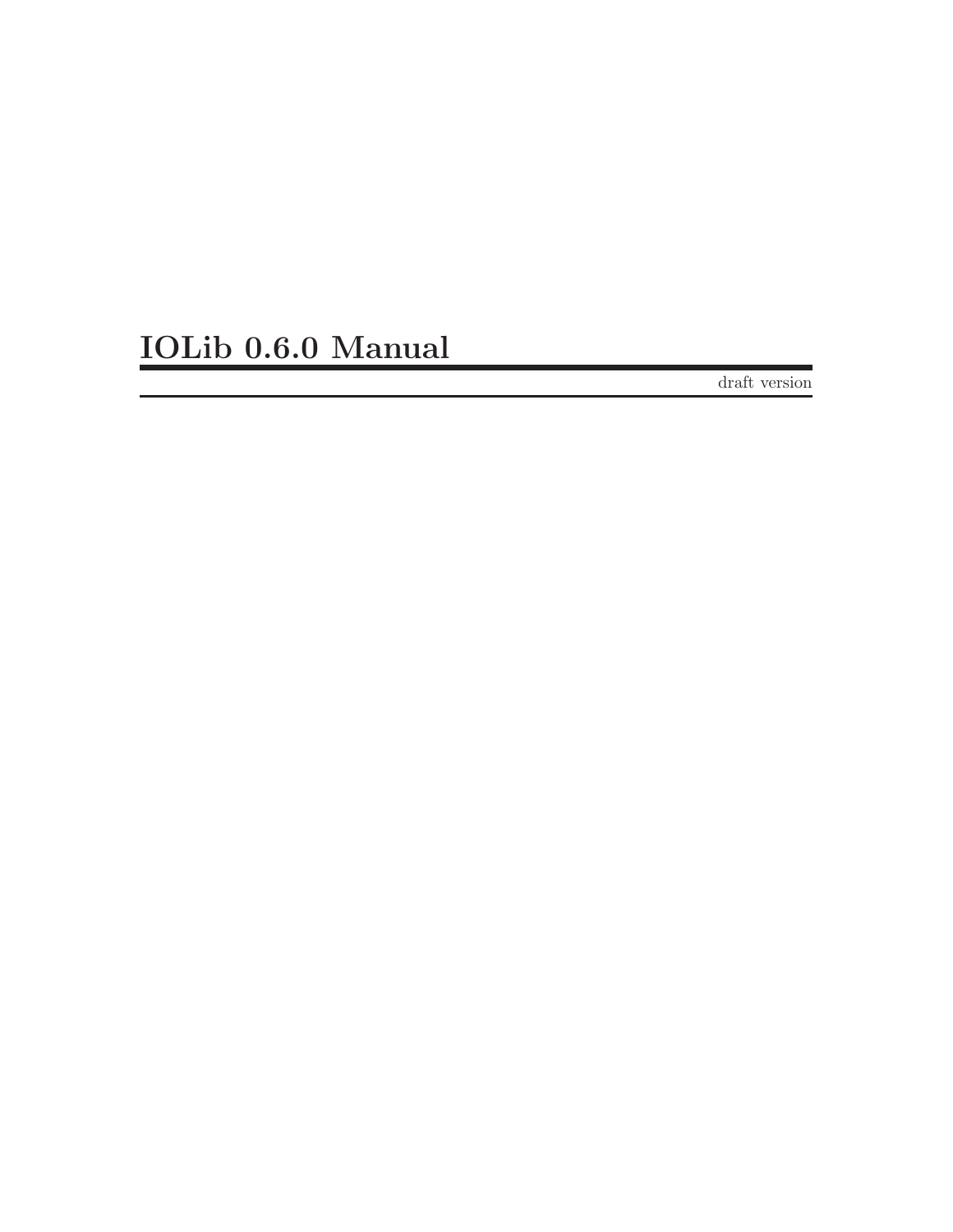Permission is hereby granted, free of charge, to any person obtaining a copy of this software and associated documentation files (the "Software"), to deal in the Software without restriction, including without limitation the rights to use, copy, modify, merge, publish, distribute, sublicense, and/or sell copies of the Software, and to permit persons to whom the Software is furnished to do so, subject to the following conditions:

The above copyright notice and this permission notice shall be included in all copies or substantial portions of the Software.

The software is provided "as is", without warranty of any kind, express or implied, including but not limited to the warranties of merchantability, fitness for a particular purpose and noninfringement. In no event shall the authors or copyright holders be liable for any claim, damages or other liability, whether in an action of contract, tort or otherwise, arising from, out of or in connection with the software or the use or other dealings in the SOFTWARE.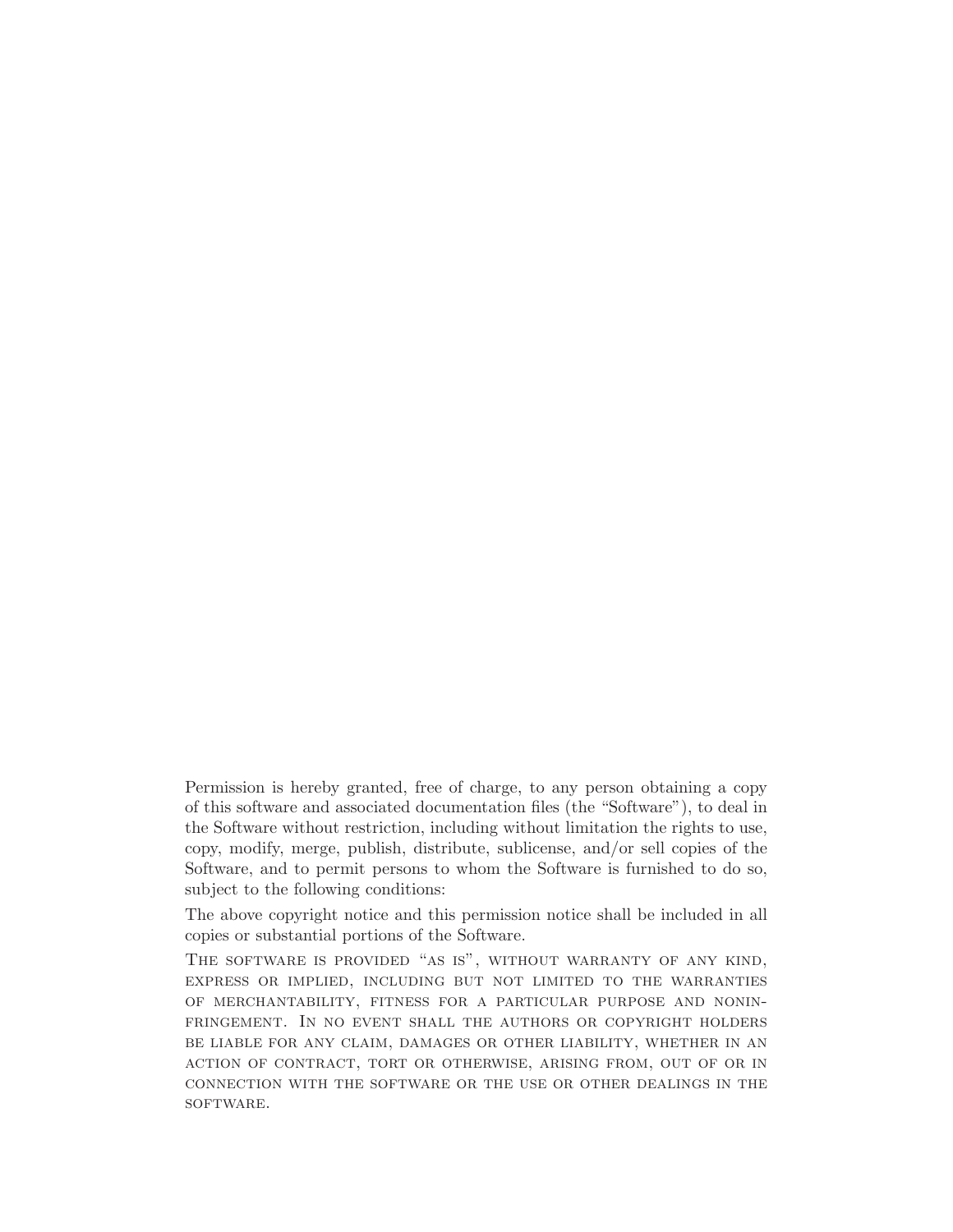# Table of Contents

| 1        | 1            |  |
|----------|--------------|--|
| $\bf{2}$ |              |  |
|          | 2.1          |  |
|          | 2.2          |  |
|          | 2.2.1        |  |
|          | 2.2.2        |  |
|          | 2.2.3        |  |
|          | 224          |  |
|          | 2.2.5        |  |
|          |              |  |
|          | 2.3.1        |  |
|          | 2311         |  |
|          | 2.3.1.2      |  |
|          | 2.3.1.3      |  |
|          | 2.3.2<br>10  |  |
|          | 2.3.3<br>-12 |  |
|          | 2.3.4        |  |
|          |              |  |
|          | 2.4.1<br>14  |  |
|          | 2.4.2<br>14  |  |
|          | 2.5<br>-15   |  |
|          | 2.6<br>-15   |  |
|          | 2.7<br>-15   |  |
|          | <b>16</b>    |  |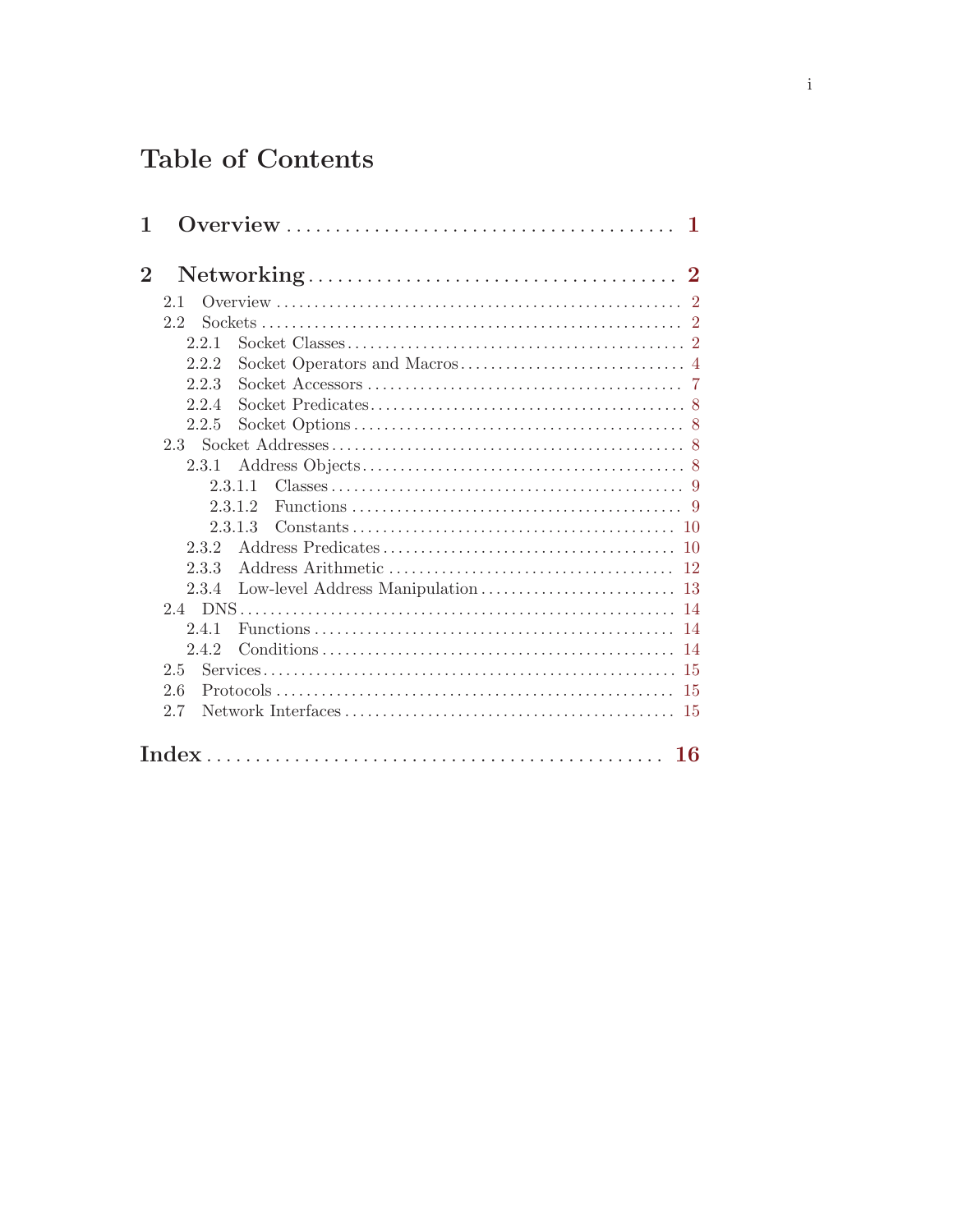# <span id="page-3-0"></span>1 Overview

Describe IOLib here.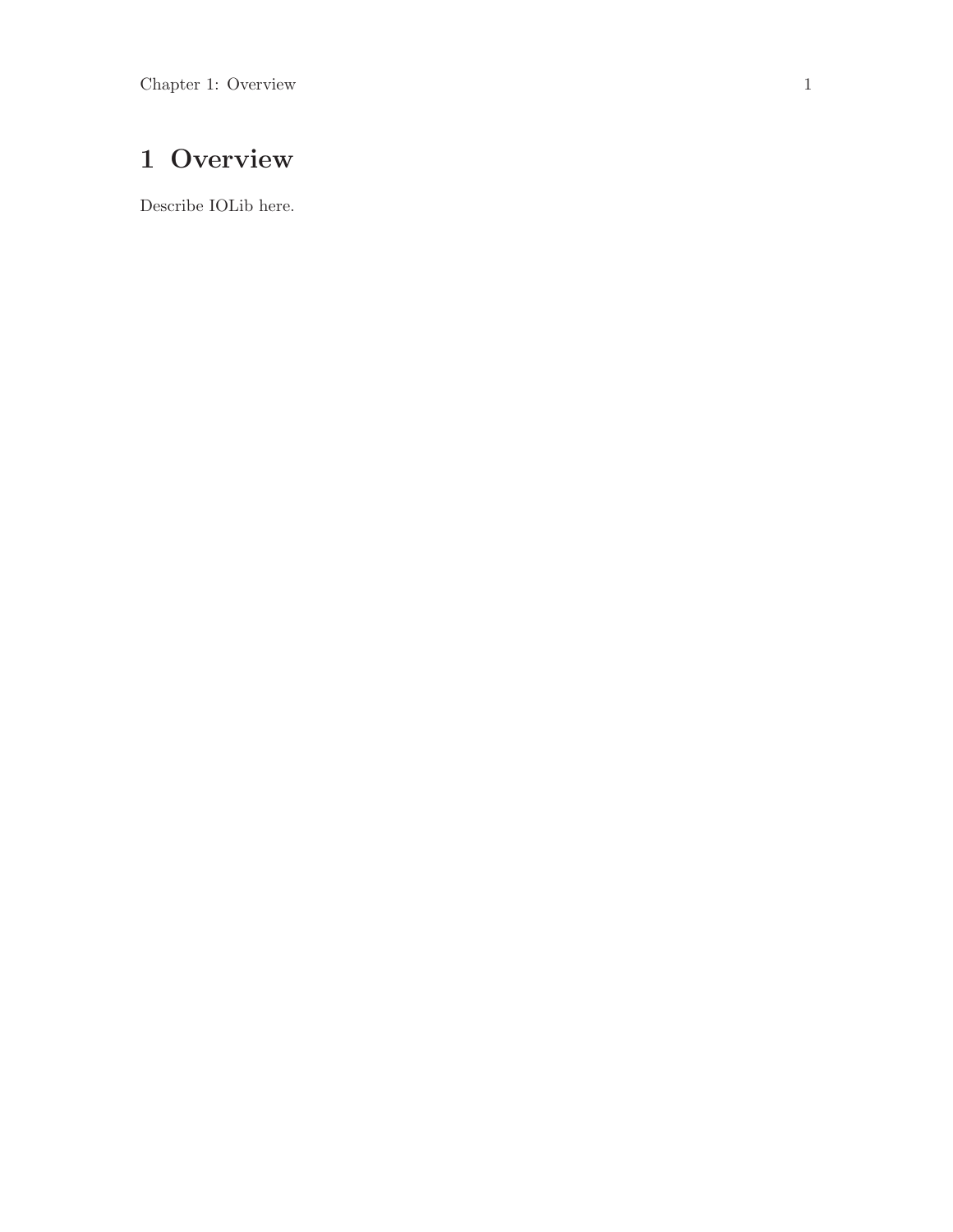# <span id="page-4-0"></span>2 Networking

### 2.1 Overview

Describe networking here.

## 2.2 Sockets

#### 2.2.1 Socket Classes

```
sockets:socket [Class]
    Class precedence list: socket, dual-channel-single-fd-mixin, dual-channel-
    fd-mixin, standard-object, t
    Base class for sockets.
sockets:stream-socket [Class]
    Class precedence list: stream-socket, socket, dual-channel-single-fd-mixin,
    dual-channel-fd-mixin, standard-object, t
    Mixin for sockets of type SOCK STREAM.
sockets:datagram-socket [Class]
    Class precedence list: datagram-socket, socket, dual-channel-single-fd-
    mixin, dual-channel-fd-mixin, standard-object, t
    Mixin for sockets of type SOCK DGRAM.
sockets:internet-socket [Class]
    Class precedence list: internet-socket, socket, dual-channel-single-fd-
    mixin, dual-channel-fd-mixin, standard-object, t
    Mixin for sockets of domain AF INET or AF INET6.
sockets:local-socket [Class]
    Class precedence list: local-socket, socket, dual-channel-single-fd-mixin,
    dual-channel-fd-mixin, standard-object, t
    Mixin for sockets of domain AF LOCAL.
sockets:active-socket [Class]
    Class precedence list: active-socket, socket, dual-channel-single-fd-mixin,
    dual-channel-gray-stream, trivial-gray-stream-mixin, dual-channel-fd-
    mixin, fundamental-binary-input-stream, fundamental-binary-output-
    stream, fundamental-character-input-stream, fundamental-input-stream,
    fundamental-character-output-stream, fundamental-output-stream,
    fundamental-character-stream, fundamental-binary-stream, fundamental-
    stream, standard-object, stream, t
    Mixin class for active(client) sockets.
sockets:passive-socket [Class]
    Class precedence list: passive-socket, socket, dual-channel-single-fd-mixin,
    dual-channel-fd-mixin, standard-object, t
    Mixin class for PASSIVE(server) sockets.
```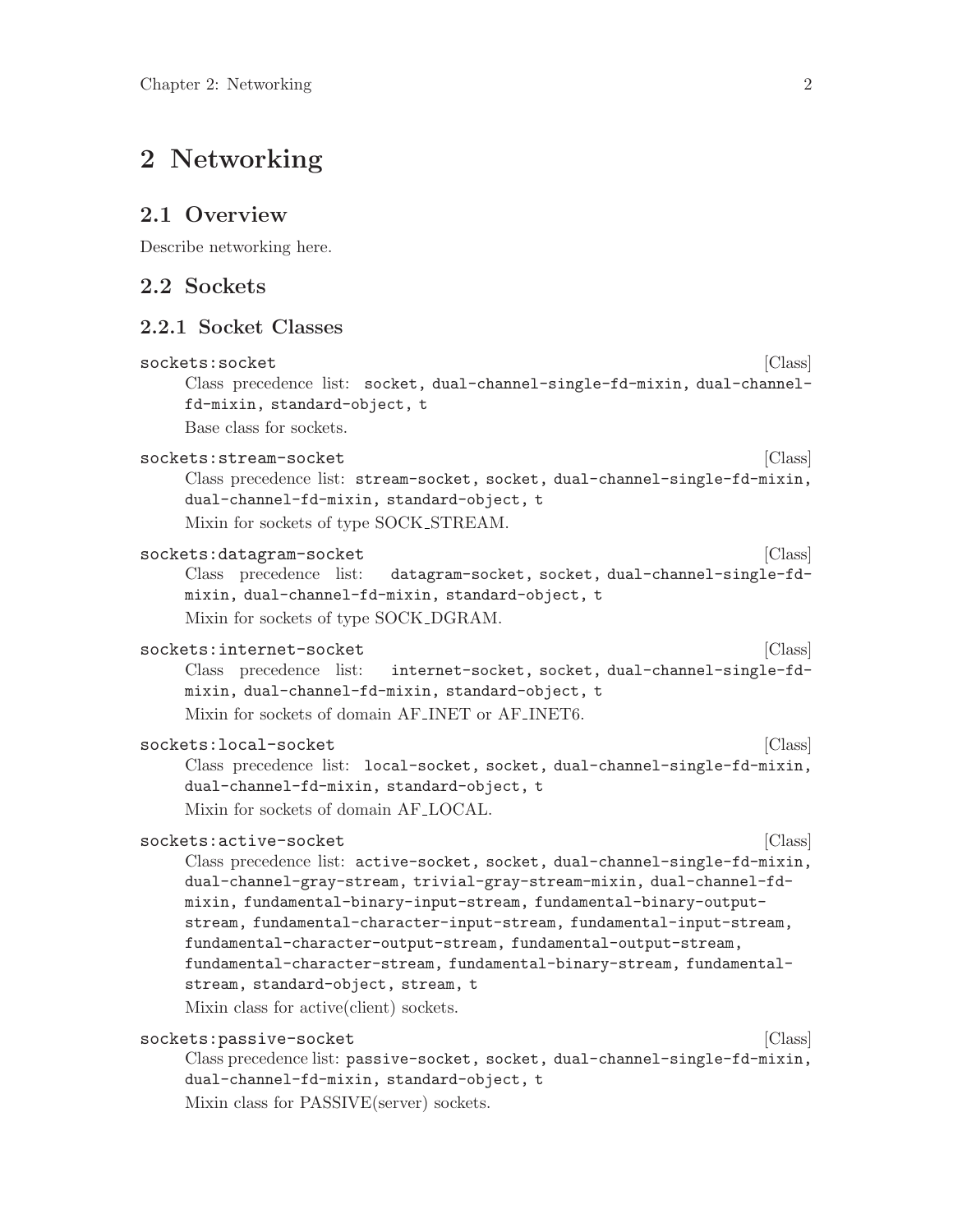<span id="page-5-0"></span>

| sockets:socket-stream-internet-active<br>precedence list:<br>socket-stream-internet-active, active-socket,<br>Class<br>stream-socket, internet-socket, socket, dual-channel-single-fd-mixin,<br>dual-channel-gray-stream, trivial-gray-stream-mixin, dual-channel-fd-<br>mixin, fundamental-binary-input-stream, fundamental-binary-output-<br>stream, fundamental-character-input-stream, fundamental-input-stream,<br>fundamental-character-output-stream, fundamental-output-stream,<br>fundamental-character-stream, fundamental-binary-stream, fundamental-<br>stream, standard-object, stream, t<br>Class representing active sockets of type SOCK_STREAM and domain AF_INET or                | [Class] |
|------------------------------------------------------------------------------------------------------------------------------------------------------------------------------------------------------------------------------------------------------------------------------------------------------------------------------------------------------------------------------------------------------------------------------------------------------------------------------------------------------------------------------------------------------------------------------------------------------------------------------------------------------------------------------------------------------|---------|
| AF <sub>-INET6</sub> .                                                                                                                                                                                                                                                                                                                                                                                                                                                                                                                                                                                                                                                                               |         |
| sockets:socket-stream-internet-passive<br>Class precedence list:<br>socket-stream-internet-passive, passive-socket,<br>stream-socket, internet-socket, socket, dual-channel-single-fd-mixin,<br>dual-channel-fd-mixin, standard-object, t<br>Class representing passive sockets of type SOCK_STREAM and domain AF_INET<br>or AF_INET6.                                                                                                                                                                                                                                                                                                                                                               | [Class] |
| sockets:socket-stream-local-active<br>socket-stream-local-active, active-socket,<br>Class<br>precedence<br>list:<br>stream-socket, local-socket, socket, dual-channel-single-fd-mixin,<br>dual-channel-gray-stream, trivial-gray-stream-mixin, dual-channel-fd-<br>mixin, fundamental-binary-input-stream, fundamental-binary-output-<br>stream, fundamental-character-input-stream, fundamental-input-stream,<br>fundamental-character-output-stream, fundamental-output-stream,<br>fundamental-character-stream, fundamental-binary-stream, fundamental-<br>stream, standard-object, stream, t                                                                                                     | [Class] |
| Class representing active sockets of type SOCK_STREAM and domain AF_LOCAL.<br>sockets:socket-stream-local-passive<br>precedence<br>list:<br>socket-stream-local-passive, passive-socket,<br>Class<br>stream-socket, local-socket, socket, dual-channel-single-fd-mixin,<br>dual-channel-fd-mixin, standard-object, t<br>Class representing passive sockets of type SOCK_STREAM and domain AF_LOCAL.                                                                                                                                                                                                                                                                                                  | [Class] |
| sockets:socket-datagram-internet-active<br>Class precedence list:<br>socket-datagram-internet-active, active-socket,<br>datagram-socket, internet-socket, socket, dual-channel-single-fd-mixin,<br>dual-channel-gray-stream, trivial-gray-stream-mixin, dual-channel-fd-<br>mixin, fundamental-binary-input-stream, fundamental-binary-output-<br>stream, fundamental-character-input-stream, fundamental-input-stream,<br>fundamental-character-output-stream, fundamental-output-stream,<br>fundamental-character-stream, fundamental-binary-stream, fundamental-<br>stream, standard-object, stream, t<br>Class representing active sockets of type SOCK_DGRAM and domain AF_INET or<br>AF_INET6. | [Class] |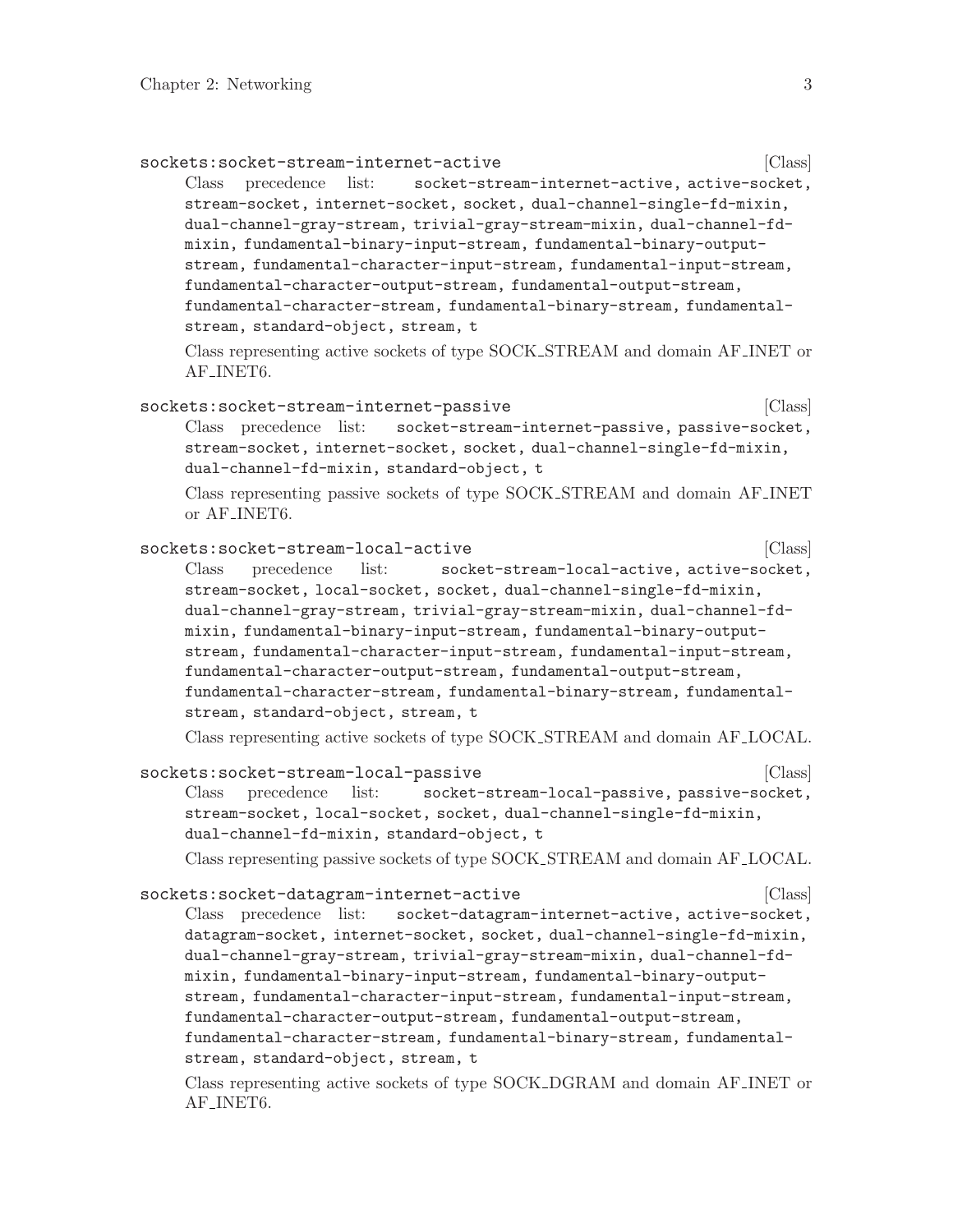```
sockets:socket-datagram-local-active \qquad [Class]
    Class precedence list: socket-datagram-local-active, active-socket,
    datagram-socket, local-socket, socket, dual-channel-single-fd-mixin,
    dual-channel-gray-stream, trivial-gray-stream-mixin, dual-channel-fd-
    mixin, fundamental-binary-input-stream, fundamental-binary-output-
    stream, fundamental-character-input-stream, fundamental-input-stream,
    fundamental-character-output-stream, fundamental-output-stream,
    fundamental-character-stream, fundamental-binary-stream, fundamental-
    stream, standard-object, stream, t
```
Class representing active sockets of type SOCK DGRAM and domain AF LOCAL.

#### 2.2.2 Socket Operators and Macros

```
sockets:make-socket &key address-family type connect ipv6 [Generic Function]
         external-format address-family type connect ipv6 external-format
         &allow-other-keys
```
Create an instance of a subclass of socket. address-family, type, connect and IPV6 are used to specify the kind of socket to create.

- address-family :internet or :local (or :file as synonim)
- type :stream or :datagram
- connect :active or : passive
- IPV6 if nil, create an IPv4 socket, otherwise an IPv6 socket.

To initialize the socket, the following keyword arguments can be used depending on address-family, type and connect:

- :local-host a hostname designator or nil. If non-null the socket will be bound to this address
- :local-port a port designator or nil. If local-host is non-null, bind the socket to this port. If nil, choose a random port
- :remote-host a hostname designator or nil. If non-null the socket will be connected to this address
- :remote-port a port designator. If remote-host is non-null, connect the socket to this port
- :local-filename a string or nil. If non-null the socket will be bound to this file
- :remote-filename a string or nil. If non-null the socket will be connected to this file
- :backlog a positive integer or nil. Specifies the length of the incomming connection queue and can't be larger than +max-backlog-size+. If nil, default is \*default-backlog-size\*
- :reuse-address: a boolean(default T). set option SO\_REUSEADDR if localhost is non-null
- :keepalive a boolean. set option SO KEEPALIVE
- :nodelay a boolean. set option SO\_NODELAY
- :interface a string. set option SO\_BINDTODEVICE to this interface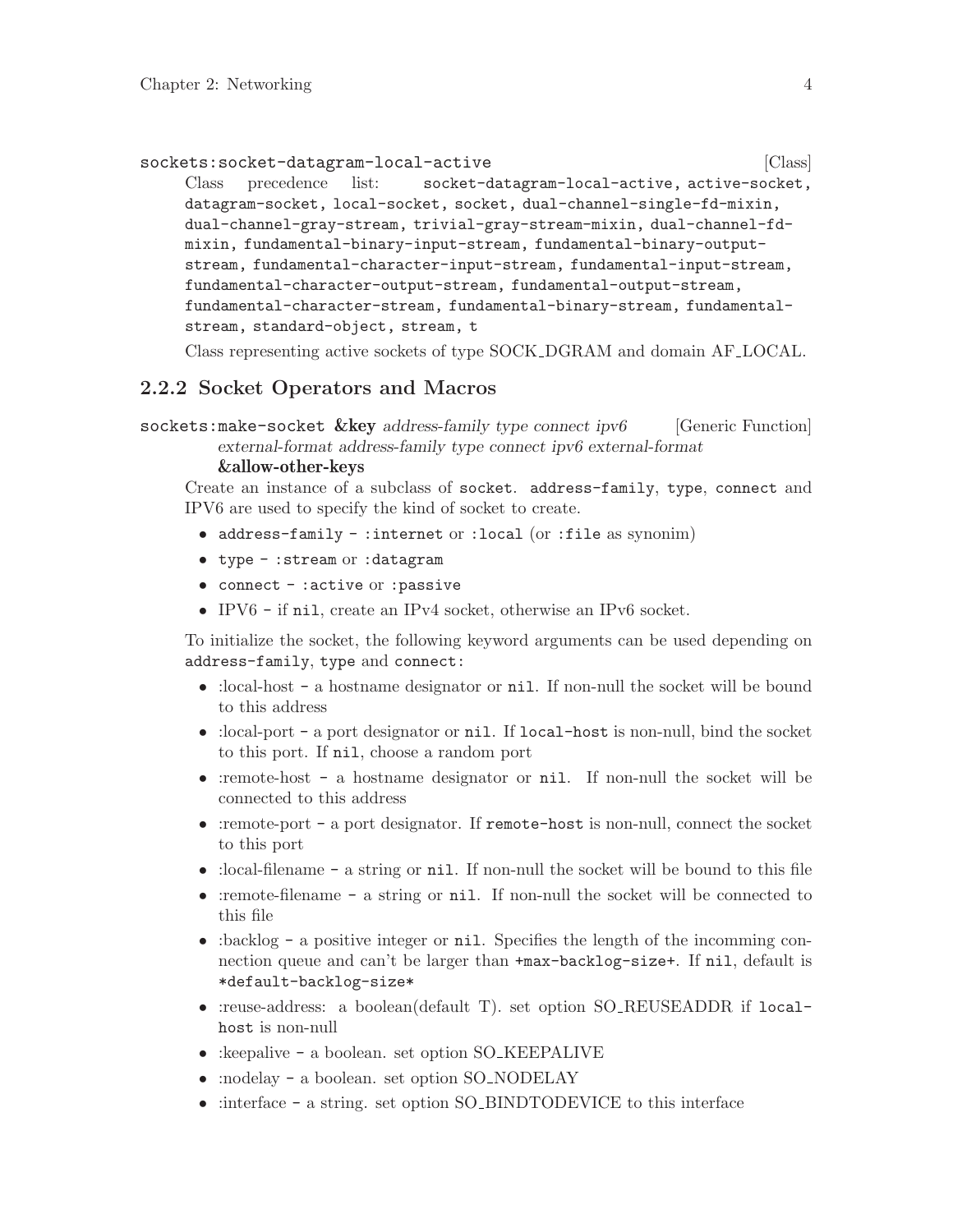- <span id="page-7-0"></span>• :input-buffer-size - a positive integer. Create the stream input buffer of this size
- :output-buffer-size a positive integer. Create the stream output buffer of this size

Glossary:

- hostname designator: an instance of inet-address or any object accepted by lookup-host. IPV6 is passed to lookup-host as is
- port designator: any object accepted by lookup-service

:address-family :internet :type :stream :connect :active

• Valid keyword args: :local-host, :local-port, :remote-host, :remote-port, :reuse-address, :keepalive, :nodelay, :input-buffer-size and :outputbuffer-size

:address-family :internet :type :stream :connect :passive

• Valid keyword args: :local-host, :local-port, :backlog, :reuse-address, :interface and :nodelay

:address-family :internet :type :stream :connect :active

• Valid keyword args: :local-filename, :remote-filename, :input-buffersize and :output-buffer-size

:address-family :internet :type :stream :connect :passive

• Valid keyword args: :local-filename, :remote-filename, :backlog and :reuse-address

:address-family :internet :type :datagram

• Valid keyword args: :local-host, :local-port, :remote-host, :remote-port, :reuse-address, :interface and :broadcast

:address-family :local :type :datagram

• Valid keyword args: :local-filename and :remote-filename

sockets:with-open-socket (var &rest args) &body body [Macro] Bind var to a socket created by passing args to make-socket and execute body as implicit progn. The socket is automatically closed upon exit.

```
sockets:make-socket-from-fd fd &key connect [Generic Function]
        external-format input-buffer-size output-buffer-size connect external-format
```
Create a socket instance of the appropriate subclass of socket using fd. The connection type of the socket must be specified - : active or : passive. The address family and type of the socket are automatically discovered using os functions. Buffer sizes for the new socket can also be specified using input-buffer-size and outputbuffer-size.

```
sockets:make-socket-pair &key type protocol [Generic Function]
        external-format input-buffer-size output-buffer-size type protocol
        external-format
```
Create a pair of sockets connected to each other. The socket type must be either :stream or :datagram. Currently OSes can only create :local sockets this way. Buffer sizes for the new sockets can also be specified using input-buffer-size and output-buffer-size.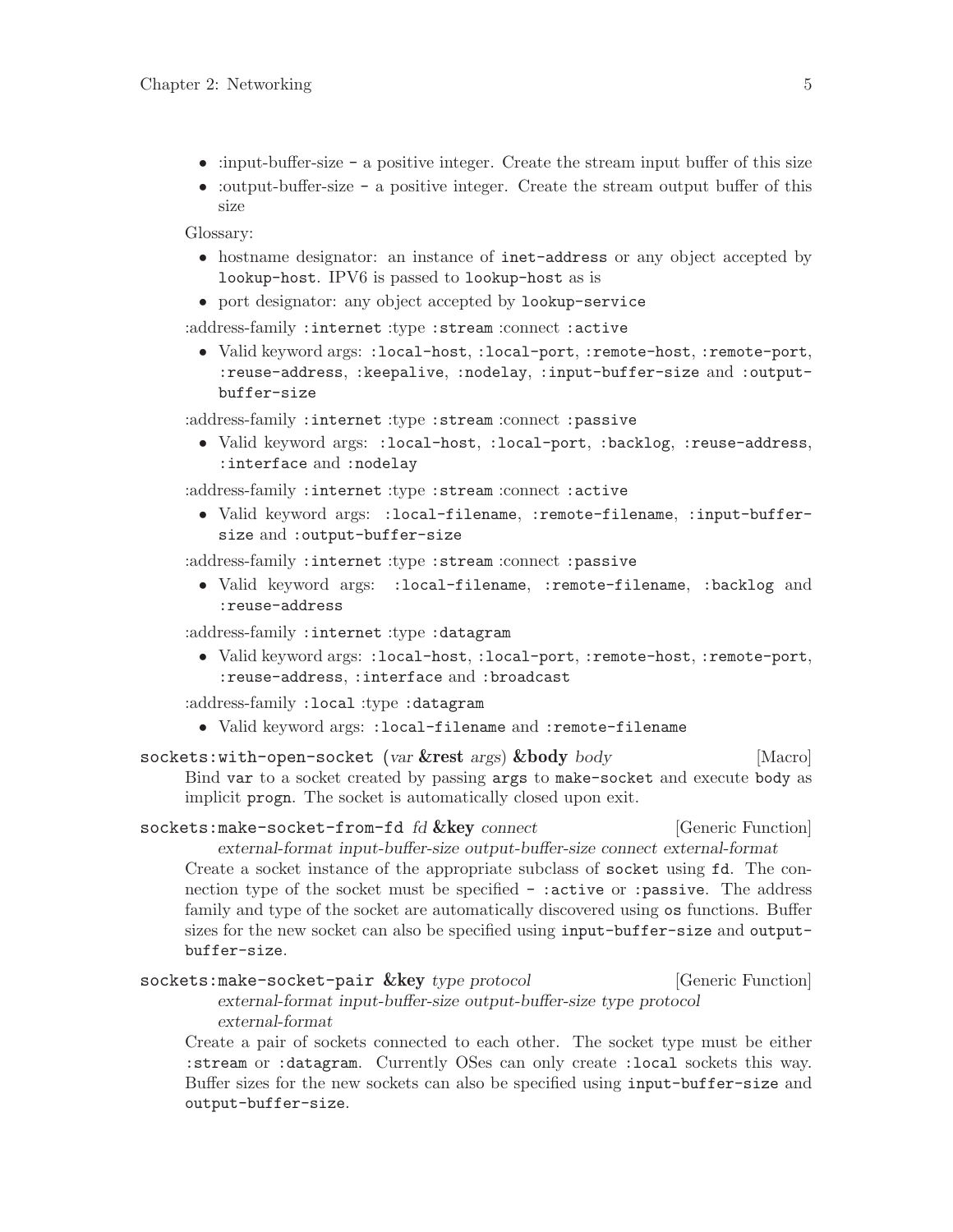<span id="page-8-0"></span>sockets: send-to socket buffer &rest args &key start end [Generic Function] remote-filename flags remote-host remote-port ipv6 &allow-other-keys Send the contents of buffer to socket. buffer must be a vector that can be co-

erced to a (SIMPLE-ARRAY (UNSIGNED-BYTE 8) (\*)). start and end are used a bounding index on buffer. For disconnected datagram sockets, remote-host and remote-port or remote-filename are used as destination for the data.

Some flags can also be passed to sendto $(2)$ :

- : out-of-band for receiving out-of-band data only for stream sockets
- : dont-wait for making only the current call non-blocking
- :dont-route for sending only to hosts on directly connected networks, not using gateways
- : confirm for signalling progress on the link layer only available on Linux and only with datagram sockets
- :more for telling the kernel that there is more data to send only available on Linux

Returns the number of bytes sent.

#### sockets: receive-from socket &rest args &key flags end start [Generic Function] buffer size &allow-other-keys

Receives data from socket. If buffer is specified start and end are used as bounding index. In that case buffer must be an array and its array-element-type be either (UNSIGNED-BYTE 8) or t. If buffer is not specified an (UNSIGNED-BYTE 8) buffer of size size will be allocated.

Some flags can also be passed to  $recvfrom(2)$ :

- : out-of-band for receiving out-of-band data only for stream sockets
- :peek for keeping the returned data in the kernel buffers
- :wait-all for waiting until the entire buffer can be filled
- :dont-wait for making only the current call non-blocking

The first two values returned are the buffer and the number of elements that have been copied into the buffer. For internet datagram sockets, two additional values are returned: the host and port of the remote peer from which the data was received. For local datagram sockets, one additional values is returned: the filename of the remote peer from which the data was received.

#### sockets: bind-address socket address &key reuse-address port [Generic Function] &allow-other-keys

Sets the local address of socket to ADDRESS(and port for internet sockets). reuse-address sets the SO REUSEADDR socket option on socket.

sockets: listen-on socket & key backlog & allow-other-keys [Generic Function] Start allowing incoming connections on socket. backlog specifies the maximum length of the queue of pending connections.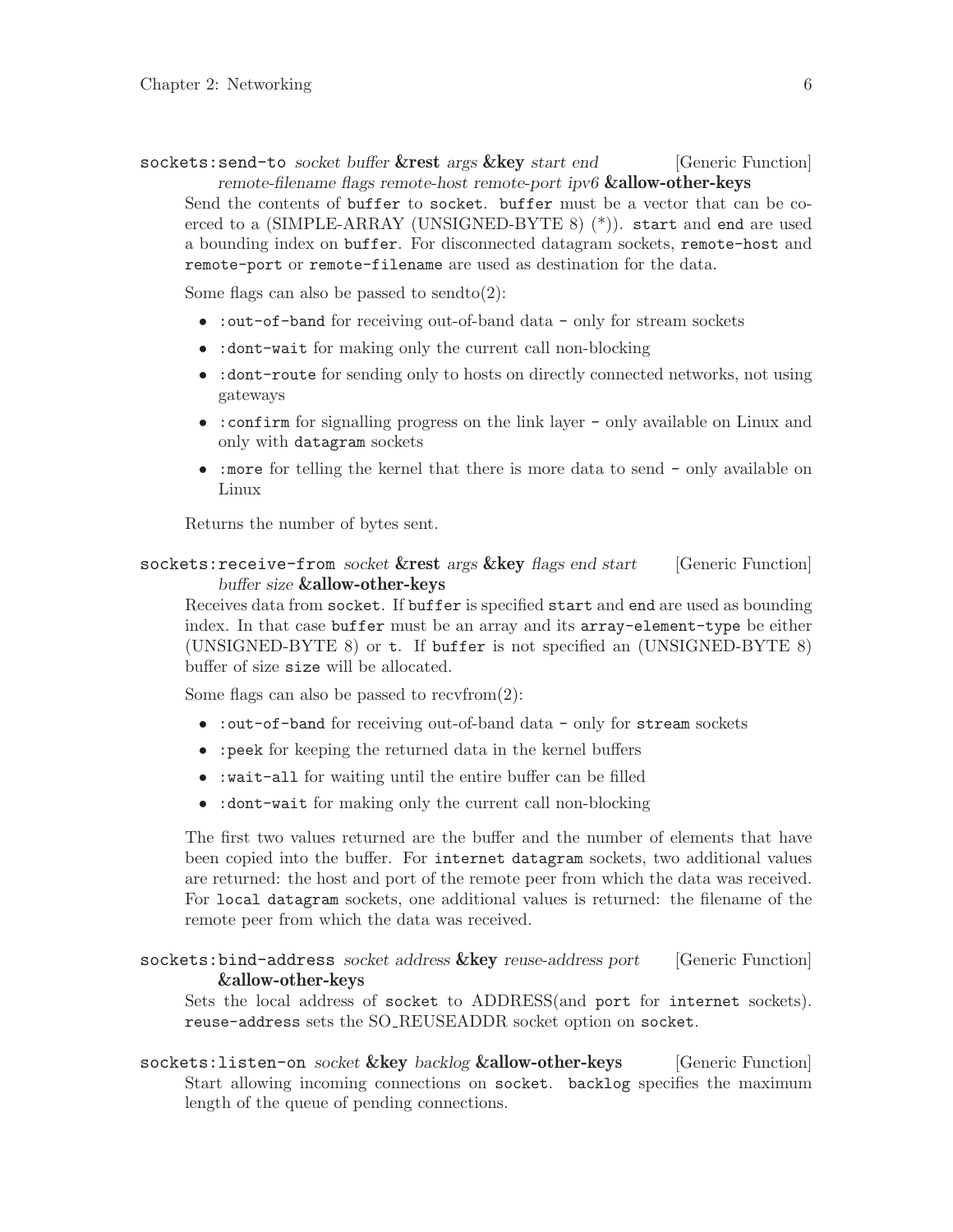<span id="page-9-0"></span>

| sockets: accept-connection passive-socket & key timeout wait [Generic Function]   |  |
|-----------------------------------------------------------------------------------|--|
| output-buffer-size input-buffer-size external-format <b>&amp;allow-other-keys</b> |  |

Returns one connection from the queue of pending connections on socket. If wait is true, waits until a connection is received or timeout expires in which case returns nil. If wait is false and there are no pending connections return nil. external-format optionally specifies the external format of the new socket - the default being that of socket. Buffer sizes for the new socket can also be specified using input-buffersize and output-buffer-size.

```
sockets:with-accept-connection (var passive-socket &rest args) [Macro]
       &body body
```
Bind var to a socket created by passing passive-socket and args to acceptconnection and execute body as implicit progn. The socket is automatically closed upon exit.

#### sockets: connect socket address  $&key$  port wait timeout [Generic Function] &allow-other-keys

Connects socket to address. For internet sockets you can specify the port to connect to using keyword argument port. The default value of port is 0, which usually means letting the os choose a random port to connect to. For internet sockets, if wait is true and a connection cannot be established within timeout seconds signal iomux: poll-timeout, but it works only with non-blocking sockets.

|  |  | sockets:disconnect socket |
|--|--|---------------------------|
|--|--|---------------------------|

[Generic Function] Disassociates socket from any remote address. Works only on datagram sockets.

sockets: shutdown socket & key read write [Generic Function] Shut down all or part of a connection. If read it non-NIL, further receptions are disallowed; if write is non-NIL, further transmissions are disallowed. close must still be called on socket in order to release os resources.

sockets: send-file-descriptor socket file-descriptor [Generic Function] Send file-descriptor through socket. The receiving process must use receivefile-descriptor to receive the file descriptor in order for it to be valid in the receiving process.

| sockets: receive-file-descriptor socket                     | [Generic Function] |
|-------------------------------------------------------------|--------------------|
| Receive a file descriptor as ancillary data through socket. |                    |

#### 2.2.3 Socket Accessors

| sockets: socket-os-fd socket                                                               | [Generic Function] |
|--------------------------------------------------------------------------------------------|--------------------|
| Returns the os file descriptor of socket.                                                  |                    |
| sockets: socket-type socket<br>Returns the socket type of socket - : stream or : datagram. | [Generic Function] |
| sockets: socket-protocol object<br>Return the protocol of a socket.                        | [Generic Function] |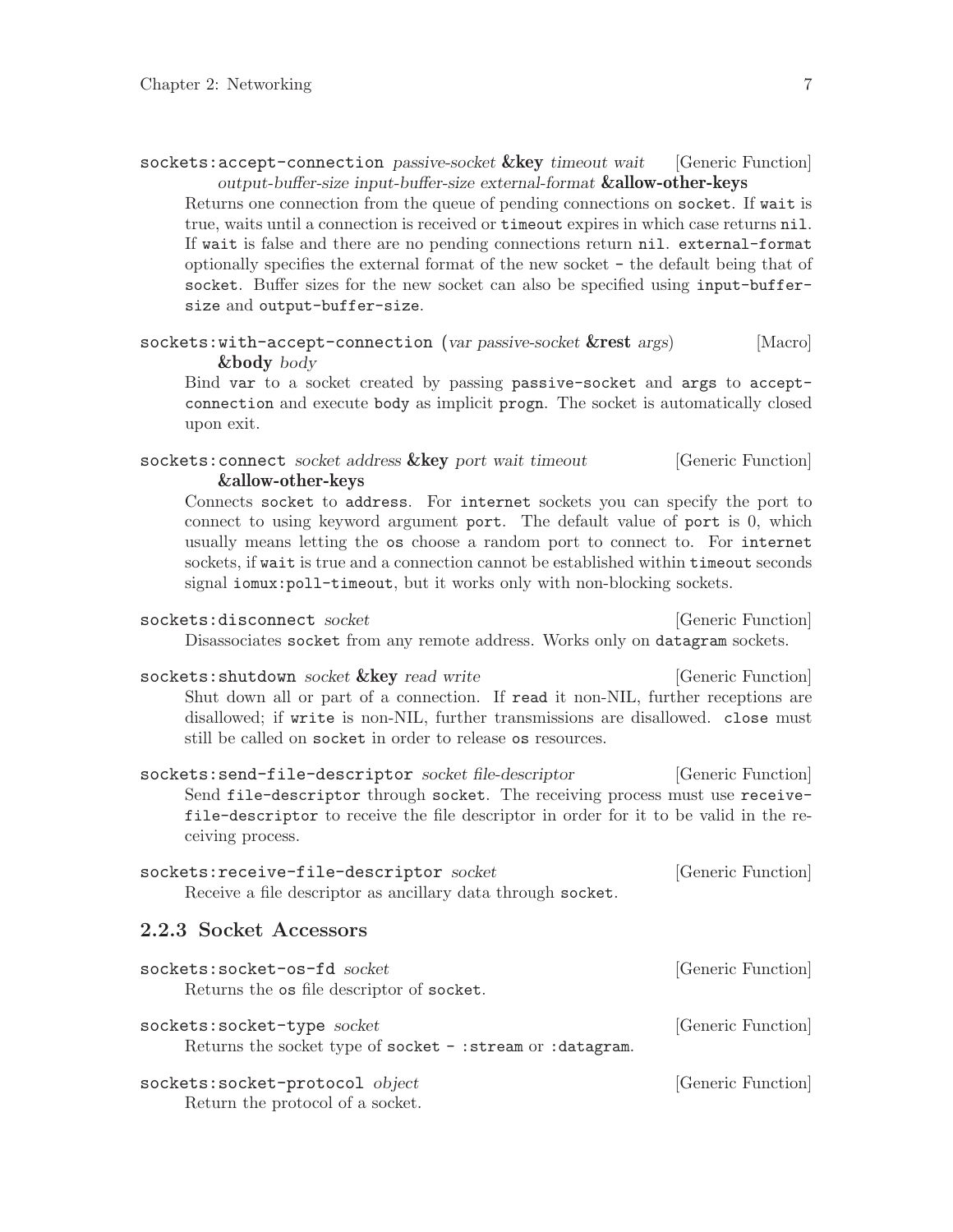<span id="page-10-0"></span>

| sockets:socket-address-family object<br>Return the address family of a socket.                                                                                    | [Generic Function] |
|-------------------------------------------------------------------------------------------------------------------------------------------------------------------|--------------------|
| sockets: local-name socket<br>For internet sockets, returns two values: the local host and the local port. For<br>local sockets, returns the local filename.      | [Generic Function] |
| sockets: local-host socket<br>Returns the local host of socket. Works only on internet sockets.                                                                   | [Generic Function] |
| sockets: local-port socket<br>Returns the local port of socket - an (UNSIGNED-BYTE 16). Works only on<br>internet sockets.                                        | [Generic Function] |
| sockets: local-filename socket<br>Returns the local filename of socket. Works only on local sockets.                                                              | [Generic Function] |
| sockets: remote-name socket<br>For internet sockets, returns two values: the remote host and the remote port. For<br>remote sockets, returns the remote filename. | [Generic Function] |
| sockets: remote-host socket<br>Returns the remote host of socket. Works only on internet sockets.                                                                 | [Generic Function] |
| sockets: remote-port socket<br>Returns the remote port of socket - an (UNSIGNED-BYTE 16). Works only on<br>internet sockets.                                      | [Generic Function] |
| sockets: remote-filename socket<br>Returns the remote filename of socket. Works only on local sockets.                                                            | [Generic Function] |
| 2.2.4 Socket Predicates                                                                                                                                           |                    |
| sockets: socket-open-p socket<br>Returns a boolean indicating whether or not the file descriptor of socket is open.                                               | [Generic Function] |
| sockets: socket-connected-p socket<br>Returns a boolean specifying whether or not socket is connected.                                                            | [Generic Function] |
| sockets: socket-ipv6-p socket<br>Return t if socket is an AF_INET6 socket.                                                                                        | [Function]         |
| 2.2.5 Socket Options                                                                                                                                              |                    |
| 2.3 Socket Addresses                                                                                                                                              |                    |
| 2.3.1 Address Objects                                                                                                                                             |                    |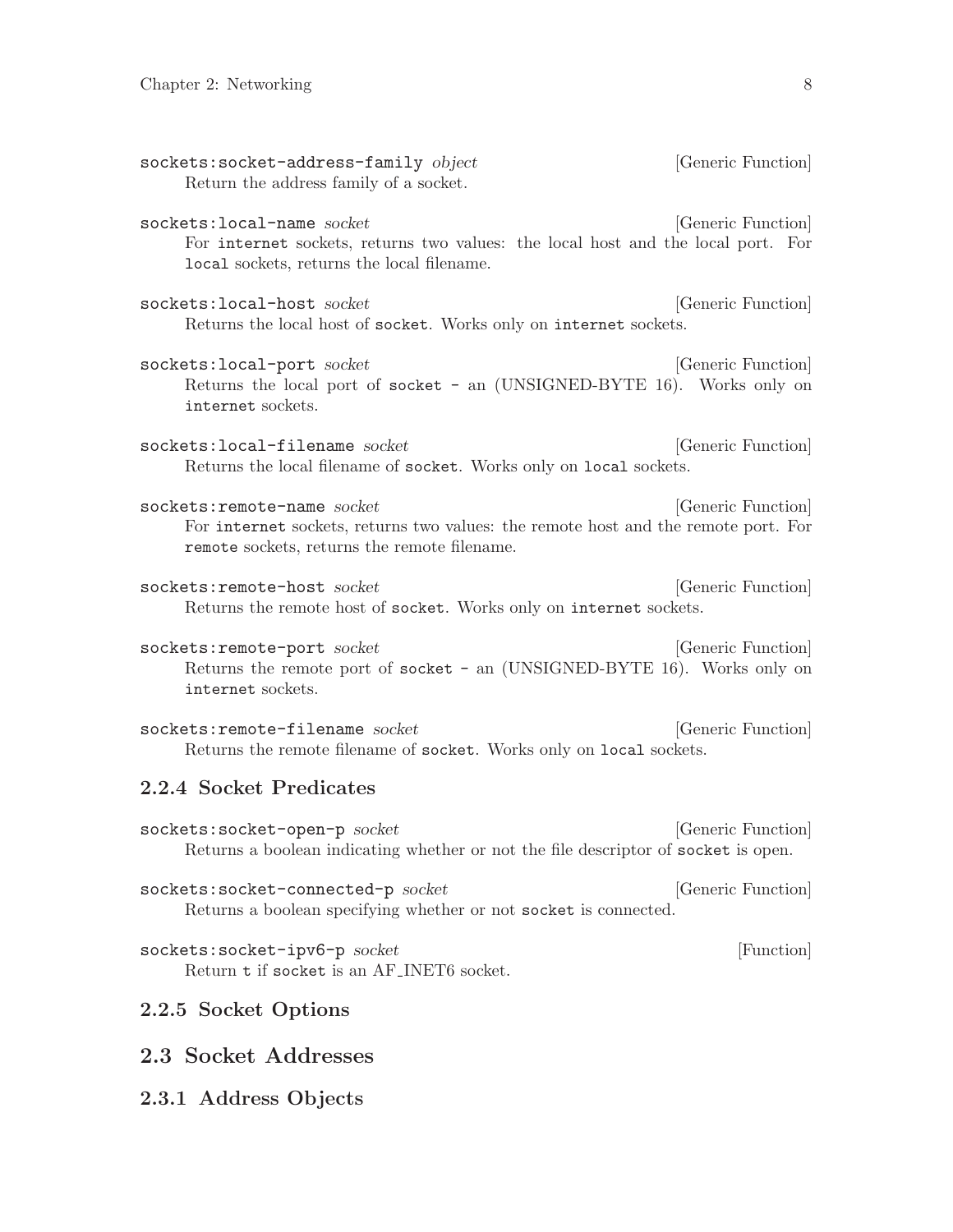#### <span id="page-11-0"></span>2.3.1.1 Classes

| sockets:address                                                                                                              | Class   |
|------------------------------------------------------------------------------------------------------------------------------|---------|
| Class precedence list: address, standard-object, t                                                                           |         |
| Base class for all socket address classes.                                                                                   |         |
| sockets:inet-address                                                                                                         | [Class] |
| Class precedence list: inet-address, address, standard-object, t                                                             |         |
| Base class for IPv4 and IPv6 addresses.                                                                                      |         |
| sockets:ipv4-address                                                                                                         | [Class] |
| Class precedence list: ipv4-address, inet-address, address, standard-object,<br>t.                                           |         |
| IPv4 address. Its low-level representation can be accessed as vector of type IPV4-<br>ARRAY through the address-name reader. |         |
| sockets:ipv6-address                                                                                                         | [Class] |
| Class precedence list: ipv6-address, inet-address, address, standard-object,<br>t.                                           |         |
| IPv6 address. Its low-level representation can be accessed as vector of type IPV6-<br>ARRAY through the address-name reader. |         |
| sockets:local-address                                                                                                        | Class   |
| $Class$ precedence $list: local-address$ address standard-object t                                                           |         |

Class precedence list: local-address, address, standard-object, t unix socket address.

# 2.3.1.2 Functions

| ${\tt sockets:make-address \ name}$                                                    | [Function] |
|----------------------------------------------------------------------------------------|------------|
| Constructs an address object. name should be of type IPV4-ARRAY, IPV6-ARRAY            |            |
| or string in which case an instance of IPV4-ADDRESS, IPV6-ADDRESS or local-            |            |
| address, respectively, will be created. Otherwise, a type-error is signalled. See also |            |
| ensure-address.                                                                        |            |
|                                                                                        |            |

| sockets: copy-address address                                 | [Generic Function] |
|---------------------------------------------------------------|--------------------|
| Returns a copy of address which is ADDRESS = to the original. |                    |

sockets: ensure-address address &key family abstract errorp [Function] If family is :local, a local-address is instantiated with address as its name slot. If family is :internet, an appropriate subtype of inet-address is instantiated after guessing the address type through address-to-vector. If the address is invalid and errorp is not nil, then a cl:parse-error is signalled, otherwise nil is returned.

When address is already an instance of the address class, a check is made to see if it matches the family argument and it is returned unmodified.

| sockets:address-to-string address |  |
|-----------------------------------|--|
|-----------------------------------|--|

Returns a textual presentation of address.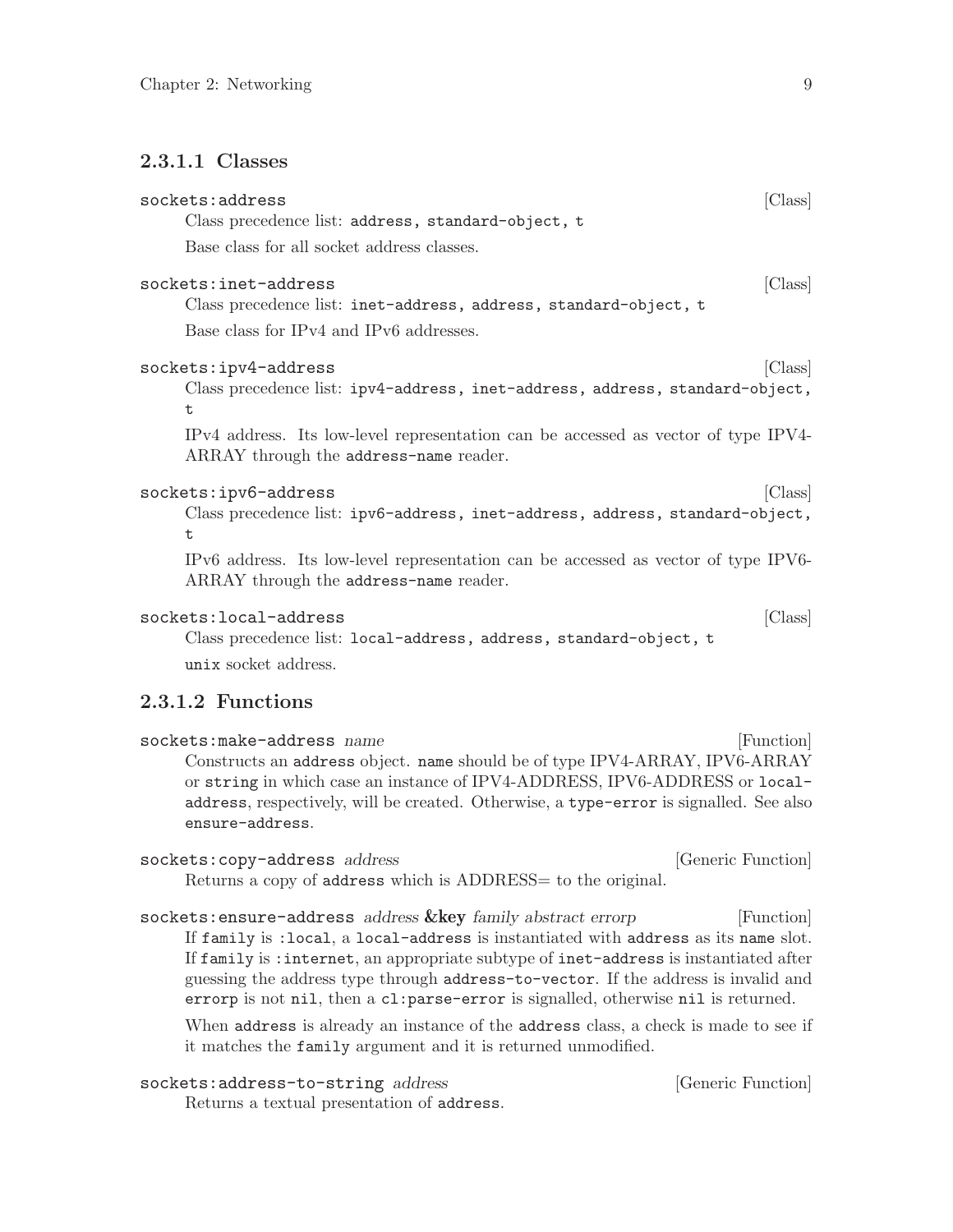<span id="page-12-0"></span>sockets:address-to-vector address [Function] Convert any representation of an internet address to a vector. Allowed inputs are: unsigned 32-bit integers, strings, vectors and inet-address objects. If the address is valid, two values are returned: the vector and the address type (:IPV4 or IPV6), otherwise nil is returned.

## 2.3.1.3 Constants

| sockets: +ipv4-loopback+<br>Loopback IPv4 address. $(127.0.0.1)$                               | [Constant] |
|------------------------------------------------------------------------------------------------|------------|
| sockets: +ipv4-unspecified+<br>Unspecified IPv4 address. $(0.0.0.0)$                           | [Constant] |
| sockets:+ipv6-interface-local-all-nodes+<br>Interface local all nodes address. $(ff01::1)$     | [Constant] |
| sockets:+ipv6-interface-local-all-routers+<br>Interface local all routers address. $(f101::2)$ | [Constant] |
| sockets: +ipv6-link-local-all-nodes+<br>Link local all nodes address. $(ff02::1)$              | [Constant] |
| sockets:+ipv6-link-local-all-routers+<br>Link local all routers address. $(ff02::2)$           | [Constant] |
| sockets: +ipv6-loopback+<br>Loopback IPv6 address. $(::1)$                                     | [Constant] |
| sockets:+ipv6-site-local-all-routers+<br>Site local all routers address. $(f105::2)$           | [Constant] |
| sockets: +ipv6-unspecified+<br>Unspecified IPv6 address. $(::)$                                | [Constant] |
| 2.3.2 Address Predicates                                                                       |            |

| sockets: addressp address                                                                                                                  | [Function]         |
|--------------------------------------------------------------------------------------------------------------------------------------------|--------------------|
| Returns t if address is an object of class address. Does not return t for other<br>low-level address representations.                      |                    |
| $sockets:address = addr1 addr2$<br>Returns t if both arguments are the same socket address.                                                | [Generic Function] |
| sockets: address-equal-p $addr1$ $addr2$ $&$ optional $family$<br>Returns t if both arguments are designators for the same socket address. | [Function]         |
| sockets:ipv4-address-p address<br>Returns t if address is an IPv4 address object.                                                          | [Function]         |
| sockets:ipv6-address-p address<br>Returns t if address is an IPv6 address object.                                                          | [Function]         |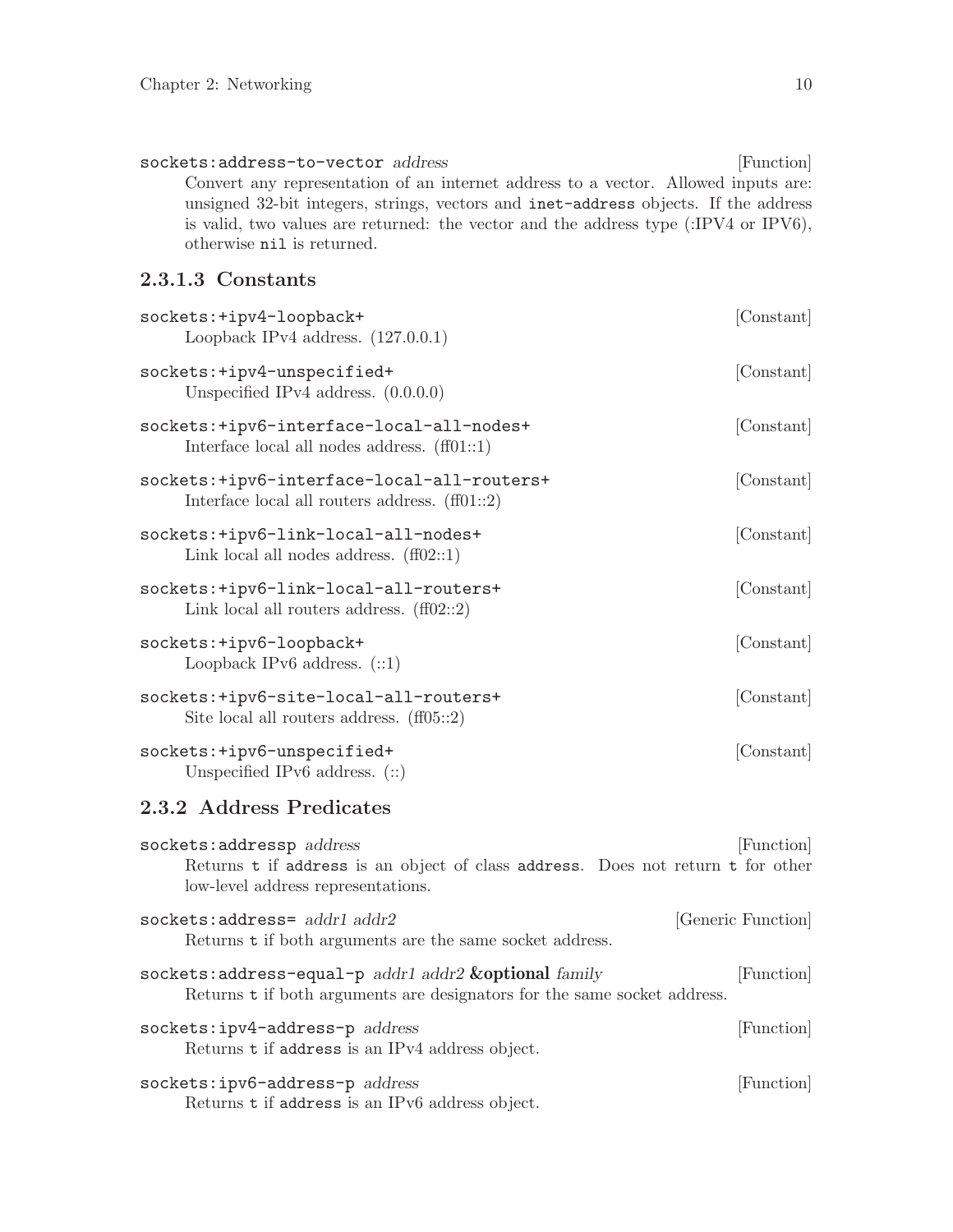<span id="page-13-0"></span>

| sockets: local-address-p address<br>Returns t if address is a local address object.                                                                                                                                                               | [Function]         |
|---------------------------------------------------------------------------------------------------------------------------------------------------------------------------------------------------------------------------------------------------|--------------------|
| sockets:abstract-address-p object<br>Return t if address is a local-address that lives in the abstract namespace.                                                                                                                                 | [Generic Function] |
| sockets: address-type address<br>Returns a keyword symbol denoting the kind of address (:IPV4, :IPV6 or :LOCAL).<br>If address is not a known address object, nil is returned.                                                                    | [Generic Function] |
| sockets:inet-address-loopback-p address<br>Returns t if address is a loopback internet address.                                                                                                                                                   | [Generic Function] |
| sockets:inet-address-multicast-p address<br>Returns t if address is an multicast internet address.                                                                                                                                                | [Generic Function] |
| sockets:inet-address-type address<br>Returns the address type of address as 2 values:<br>• protocol, one of :IPV4 or :IPV6                                                                                                                        | [Generic Function] |
| • kind, one of : unspecified, : loopback, : multicast or : unicast<br>For unicast or multicast IPv6 addresses, a third value is returned which corresponds<br>to the return value of IPV6-UNICAST-TYPE or IPV6-MULTICAST-TYPE, respec-<br>tively. |                    |
| sockets:inet-address-unicast-p address<br>Returns t if address is an unicast internet address.                                                                                                                                                    | [Generic Function] |
| sockets:inet-address-unspecified-p addr<br>Returns t if addr is an "unspecified" internet address.                                                                                                                                                | [Generic Function] |
| sockets:ipv6-admin-local-multicast-p address<br>Returns t if address is a admin-local multicast IPv6 address.                                                                                                                                     | [Function]         |
| sockets:ipv6-global-multicast-p address<br>Returns t if address is a global multicast IPv6 address.                                                                                                                                               | [Function]         |
| sockets:ipv6-global-unicast-p address<br>Returns t if address is an global unicasst IPv6 address.                                                                                                                                                 | [Function]         |
| sockets:ipv6-interface-local-multicast-p address<br>Returns t if address is an interface-local IPv6 address.                                                                                                                                      | [Function]         |
| sockets:ipv6-ipv4-mapped-p address<br>Returns t if address is an IPv6 address representing an IPv4 mapped address.                                                                                                                                | [Function]         |
| sockets:ipv6-link-local-multicast-p address<br>Returns t if address is a link-local IPv6 address.                                                                                                                                                 | [Function]         |
| sockets:ipv6-link-local-unicast-p address<br>Returns t if address is an link-local unicast IPv6 address.                                                                                                                                          | [Function]         |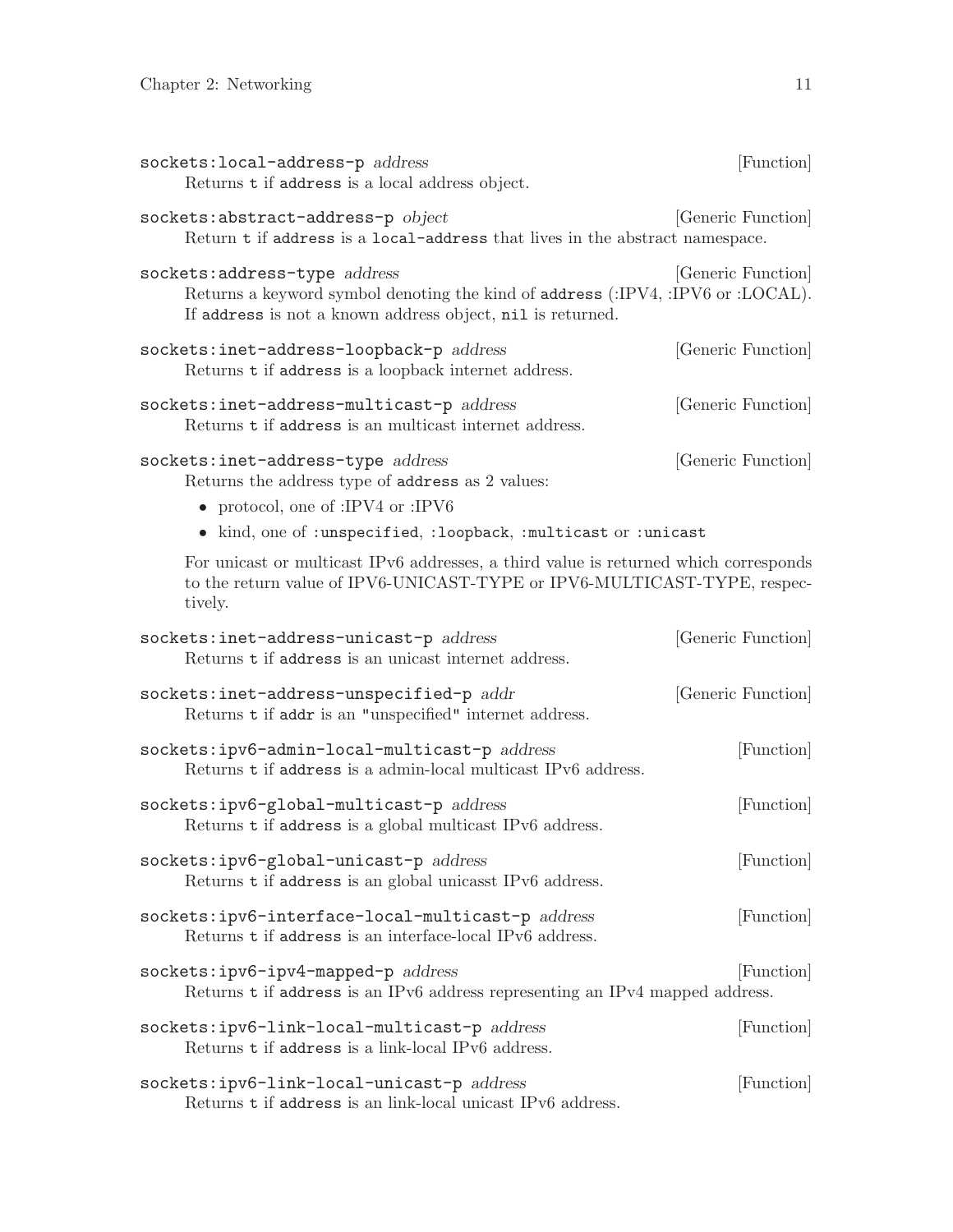<span id="page-14-0"></span>

| sockets:ipv6-multicast-type address<br>Returns the multicast type of address or nil if it's not a multicast address.         | [Function] |
|------------------------------------------------------------------------------------------------------------------------------|------------|
| sockets:ipv6-organization-local-multicast-p address<br>Returns t if address is an organization-local multicast IPv6 address. | [Function] |
| sockets:ipv6-reserved-multicast-p address<br>Returns t if address is a reserved multicast IPv6 address.                      | [Function] |
| sockets:ipv6-site-local-multicast-p address<br>Returns t if address is an site-local multicast IPv6 address.                 | [Function] |
| sockets:ipv6-site-local-unicast-p address<br>Returns t if address is an site-local unicast IPv6 address.                     | [Function] |
| sockets:ipv6-solicited-node-multicast-p address<br>Returns t if address is a solicited-node multicast IPv6 address.          | [Function] |
| sockets:ipv6-transient-multicast-p address<br>Returns t if address is a transient multicast IPv6 address.                    | [Function] |
| sockets:ipv6-unassigned-multicast-p address<br>Returns t if address is an unassigned multicast IPv6 address.                 | [Function] |
| sockets:ipv6-unicast-type address<br>Returns the unicast type of address or nil if it's not a unicast address.               | [Function] |

## 2.3.3 Address Arithmetic

| sockets: make-netmask & key cidr class                                               |  | [Function] |
|--------------------------------------------------------------------------------------|--|------------|
| Create a subnet mask by specifying either its class(:A, :b or :C) or a cidr suffix(a |  |            |
| number between $0$ and $32$ ).                                                       |  |            |

sockets: ensure-netmask thing [Function] If thing is of type IPV4-ADDRESS it is returned as is; if keyword it must be one of :a, :b or :c otherwise it's treated as a cidr suffix.

sockets:inet-address-network-portion address netmask [Generic Function] Apply network netmask netmask to address in order to calculate the network part of address.

sockets:inet-address-host-portion address netmask [Generic Function] Apply network netmask netmask to address in order to calculate the host part of address.

- sockets:inet-address-in-network-p address network [Generic Function] Return t if address is part of the subnet specified by network.
- ${\tt sockets:inet-addresses-in-sample\text{-}network-p}\ \qquad\qquad {\rm \qquad [Generic\ Function]}$ address2 network

Return t if ADDRESS1 and ADDRESS2 are both part part of the subnet specified by network.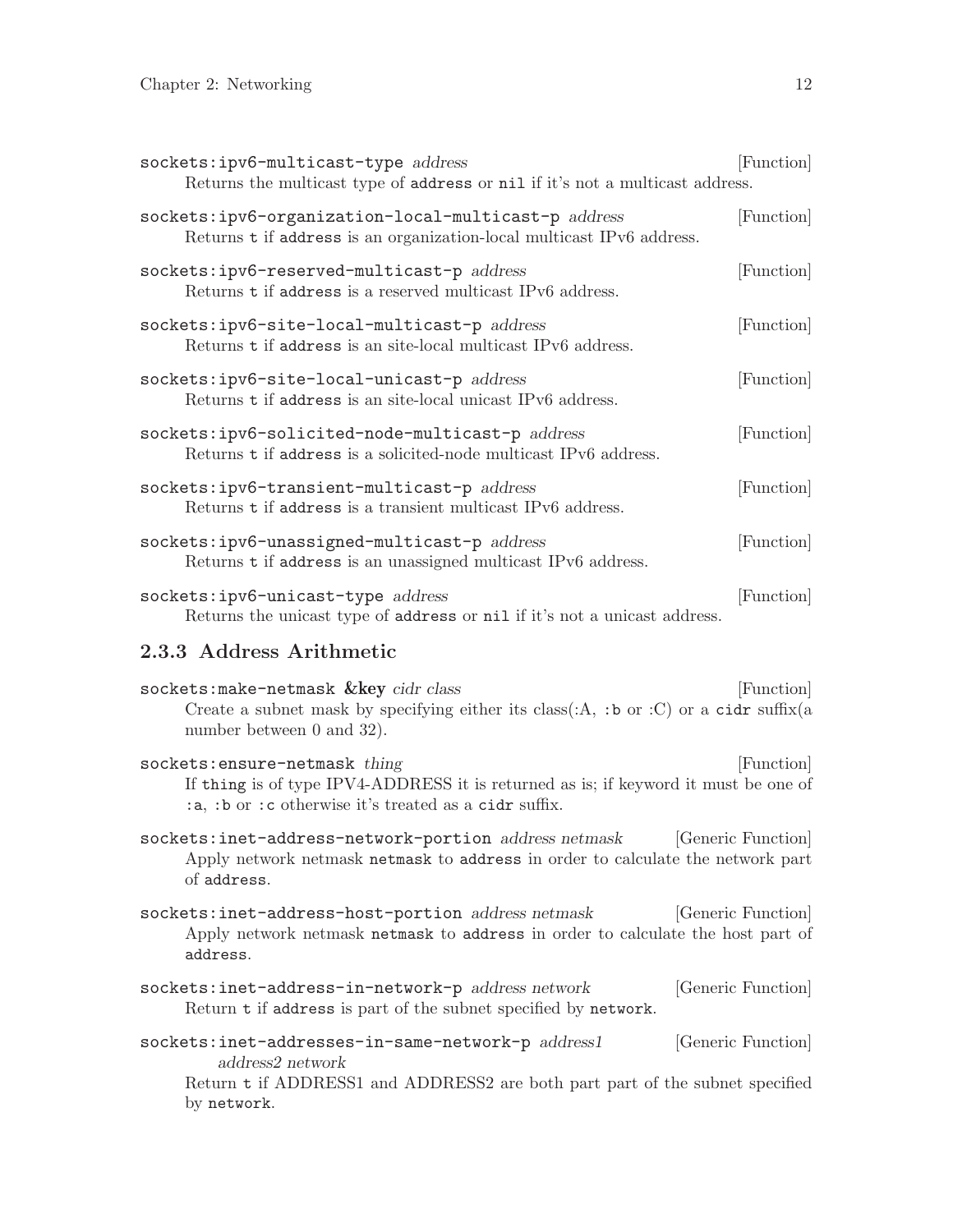for details.

<span id="page-15-0"></span>

| sockets:inet-address-network-class address                                                        | [Generic Function] |
|---------------------------------------------------------------------------------------------------|--------------------|
| Return the network class of address: one of :a, :b, :c, :d or :e.                                 |                    |
|                                                                                                   |                    |
| sockets:inet-address-private-p address                                                            | [Generic Function] |
| Returns t if address is in a private network range. Private IPv4 networks are                     |                    |
| $10.0.0.0/8$ , 172.16.0.0/12 and 192.168.0.0/16. See http://en.wikipedia.org/wiki/Private_network |                    |

2.3.4 Low-level Address Manipulation

| sockets: +max-ipv4-value+<br>Integer denoting 255.255.255.255                                                                                                                         | [Constant] |
|---------------------------------------------------------------------------------------------------------------------------------------------------------------------------------------|------------|
| sockets:dotted-to-integer address<br>Convert a dotted IPv4 address to an (UNSIGNED-BYTE 32).                                                                                          | [Function] |
| sockets:integer-to-dotted integer<br>Convert an (UNSIGNED-BYTE 32) IPv4 address to a dotted string.                                                                                   | [Function] |
| sockets: vector-to-integer vector<br>Convert a vector to a 32-bit unsigned integer.                                                                                                   | [Function] |
| sockets: integer-to-vector ipaddr<br>Convert a 32-bit unsigned integer to a vector.                                                                                                   | [Function] |
| sockets:dotted-to-vector address<br>Convert a dotted IPv4 address to a (SIMPLE-ARRAY (UNSIGNED-BYTE $8$ ) 4).                                                                         | [Function] |
| sockets: vector-to-dotted vector<br>Convert an 4-element vector to a dotted string.                                                                                                   | [Function] |
| sockets: colon-separated-to-vector string<br>Convert a colon-separated IPv6 address to a (SIMPLE-ARRAY (UNSIGNED-BYTE<br>$16)$ 8).                                                    | [Function] |
| sockets: vector-to-colon-separated vector & optional case<br>Convert an (SIMPLE-ARRAY (UNSIGNED-BYTE 16) 8) to a colon-separated IPv6<br>address. case may be : downcase or : upcase. | [Function] |
| sockets: string-address-to-vector address<br>Convert a string address (dotted or colon-separated) to a vector address. If the string<br>is not a valid address, return nil.           | [Function] |
| sockets: map-ipv4-address-to-ipv6 address<br>Returns an IPv6 address by mapping address onto it.                                                                                      | [Function] |
| sockets: map-ipv6-address-to-ipv4 address<br>Extracts the IPv4 part of an IPv6-mapped IPv4 address. Signals an error if address<br>is not an IPv6-mapped IPv4 address.                | [Function] |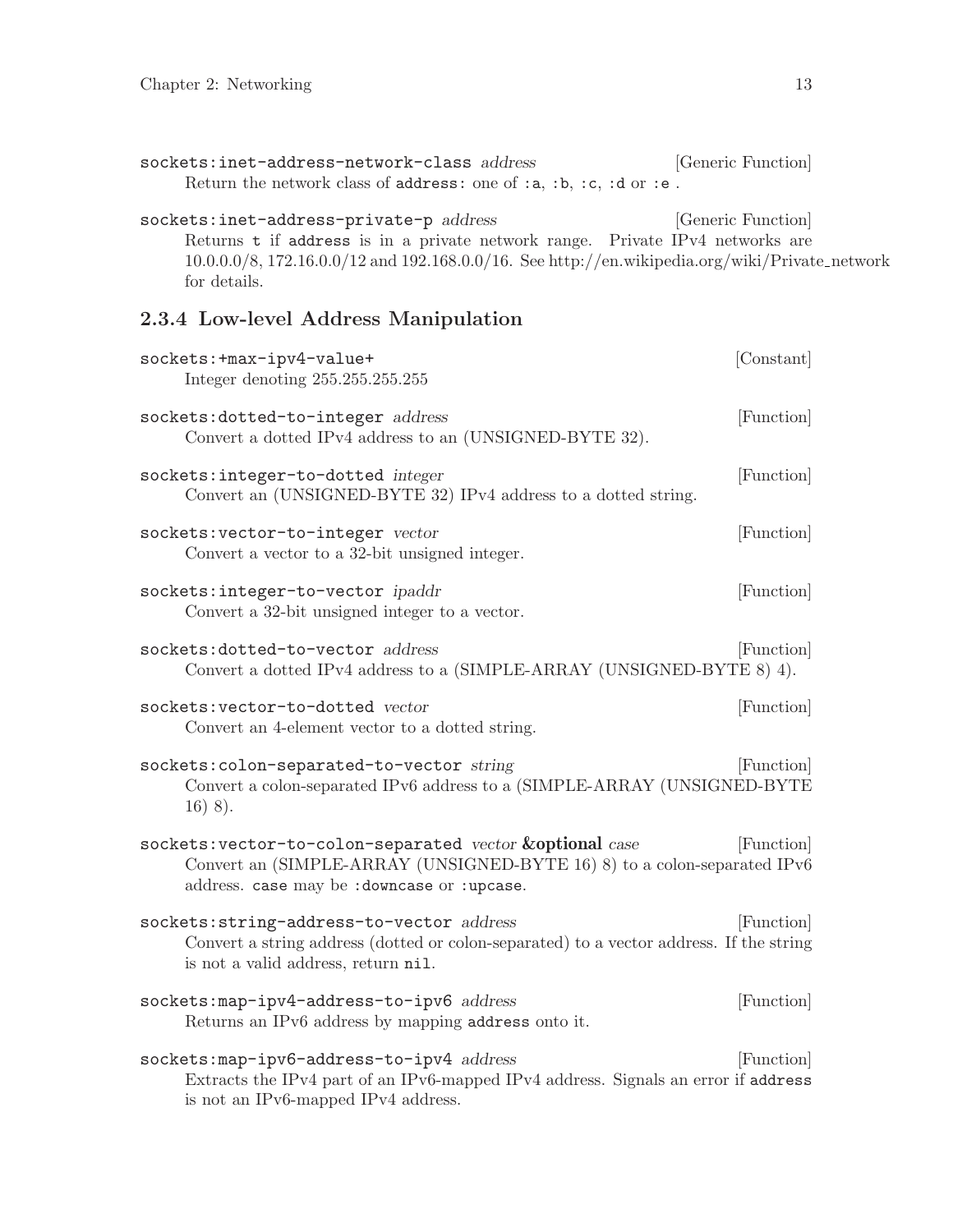# <span id="page-16-0"></span>2.4 DNS

#### 2.4.1 Functions

sockets: lookup-hostname host &key ipv6 [Function] Looks up a host by name or address. IPV6 determines the IPv6 behaviour, defaults to \*IPV6\*. Returns 4 values:

- an address
- a list of additional addresses (if existent)
- the canonical name of the host
- an alist of all the host's names with their respective addresses

#### sockets:ensure-hostname address &key ipv6 errorp [Function] If address is an inet-address designator, it is converted, if necessary, to an inetaddress object and returned. Otherwise it is assumed to be a host name which is

then looked up in order to return its primary address as the first return value and the remaining address list as the second return value.

# 2.4.2 Conditions

| sockets:resolver-error                                                                                               | [Condition]        |
|----------------------------------------------------------------------------------------------------------------------|--------------------|
| Class precedence list: resolver-error, condition, t                                                                  |                    |
| Signaled when an error occurs while trying to resolve an address.                                                    |                    |
| sockets:resolver-error-datum condition<br>Return the datum that caused the signalling of a resolver-error condition. | [Generic Function] |
| sockets:resolver-again-error                                                                                         | [Condition]        |

Class precedence list: resolver-again-error, resolver-error, condition, t

Condition signaled when a temporary failure occurred.

| sockets:resolver-fail-error<br>Class precedence list: resolver-fail-error, resolver-error, condition, t       | [Condition] |
|---------------------------------------------------------------------------------------------------------------|-------------|
| Condition signaled when a non-recoverable error occurred.                                                     |             |
| sockets:resolver-no-name-error<br>Class precedence list: resolver-no-name-error, resolver-error, condition, t | [Condition] |

Condition signaled when a host or service was not found.

| sockets:resolver-unknown-error                                                   | [Condition] |  |
|----------------------------------------------------------------------------------|-------------|--|
| Class precedence list: resolver-unknown-error, resolver-error, condition, t      |             |  |
| Condition signaled when an unknown error is signaled while resolving an address. |             |  |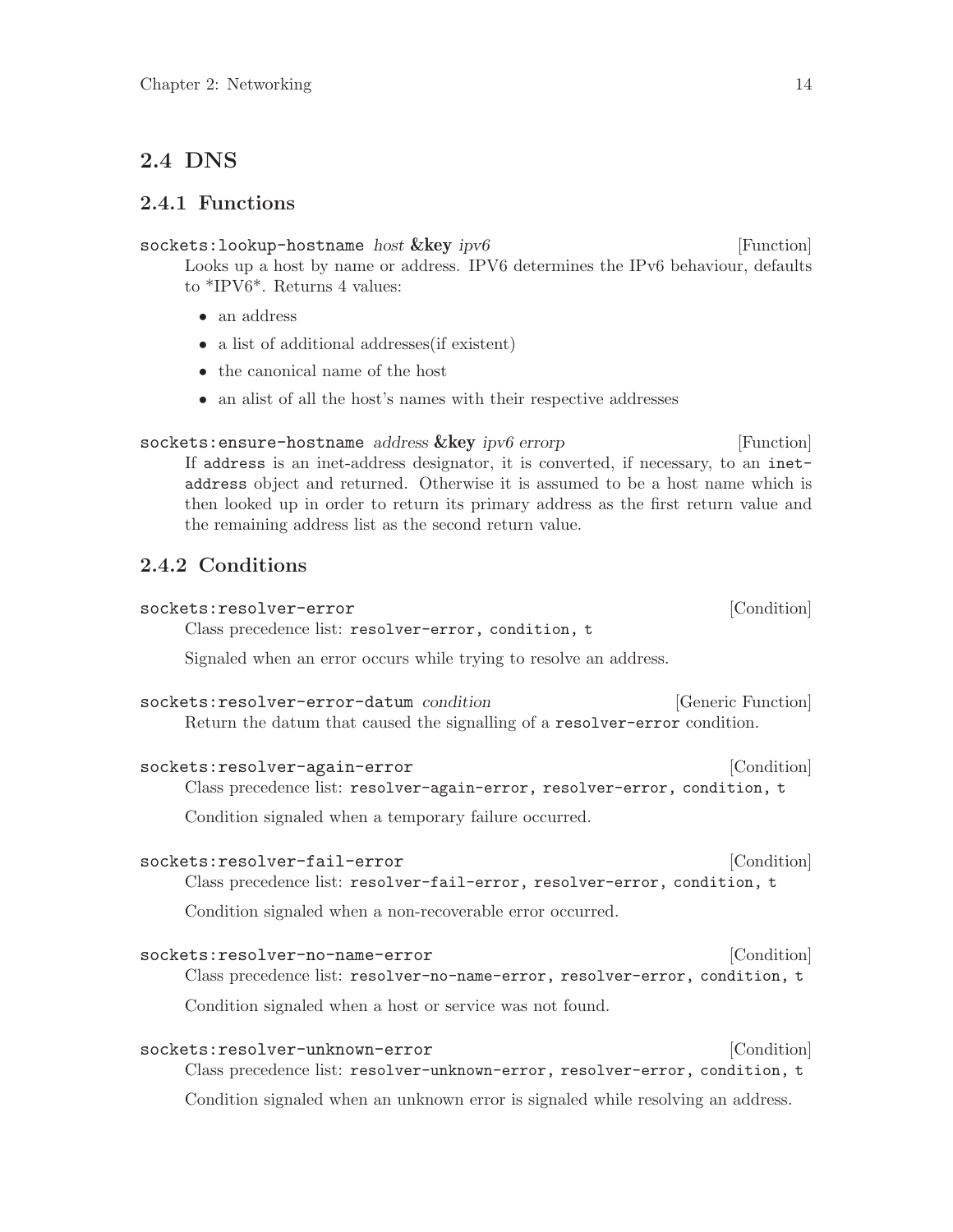# <span id="page-17-0"></span>2.5 Services

sockets:lookup-service service **&optional** protocol [Function] Lookup a service by port or name. protocol should be one of :tcp, :udp or :any. sockets:unknown-service [Condition] Class precedence list: unknown-service, condition, t Condition raised when a network service is not found. sockets:unknown-service-datum condition [Generic Function] Return the datum that caused the signalling of an unknown-service condition. 2.6 Protocols sockets:lookup-protocol protocol  $(Function)$ Lookup a protocol by name or number. Signals an unknown-protocol error if no protocol is found. sockets:unknown-protocol [Condition] Class precedence list: unknown-protocol, condition, t Condition raised when a network protocol is not found. sockets:unknown-protocol-datum condition [Generic Function] Return the datum that caused the signalling of an unknown-protocol condition. 2.7 Network Interfaces sockets:interface-index interface [Function] Return the os index of a network interface. sockets:interface-name *interface* [Function] Return the name of an network interface. sockets:make-interface name index [Function] Constructor for interface objects. sockets:lookup-interface *interface* [Function] Lookup an interface by name or index. unknown-interface is signalled if an interface is not found. sockets:list-network-interfaces [Function] Returns a list of network interfaces currently available. sockets:unknown-interface [Condition] Class precedence list: unknown-interface, enxio, syscall-error, iolib-error, error, serious-condition, iolib-condition, condition, t Condition raised when a network interface is not found. sockets:unknown-interface-datum condition [Generic Function] Return the datum that caused the signalling of an unknown-interface condition.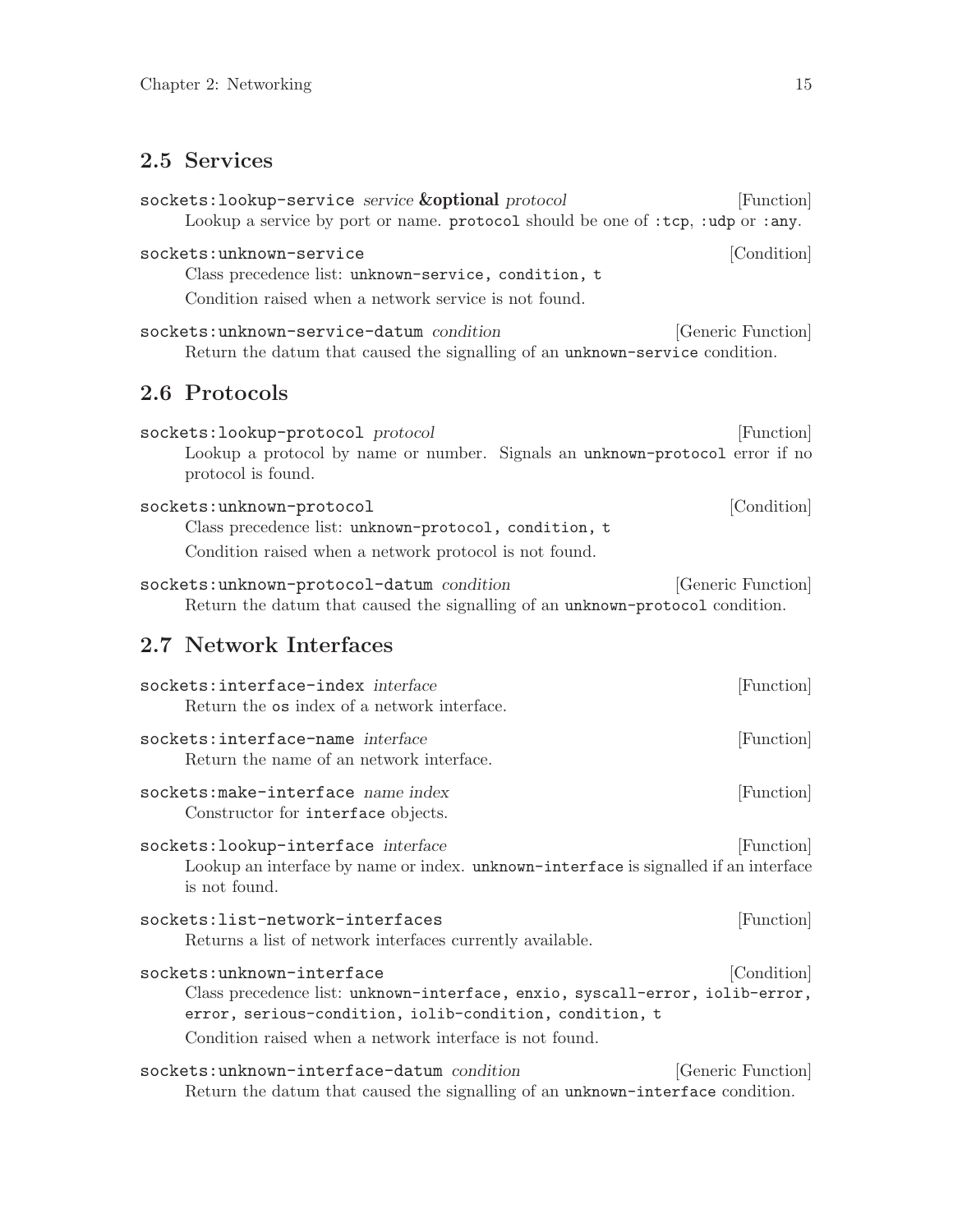# <span id="page-18-0"></span>Index

| ${\tt sockets:active-score} \label{eq:socket} \texttt{scack} \texttt{et} \dots \dots \dots \dots \dots \dots \dots \dots \dots \dots \dots \dots$ |
|---------------------------------------------------------------------------------------------------------------------------------------------------|
| ${\tt sockets:address}\dots \dots \dots \dots \dots \dots \dots \dots \dots \dots \ 9$                                                            |
|                                                                                                                                                   |
|                                                                                                                                                   |
|                                                                                                                                                   |
| ${\tt sockets:address-type}\dots\dots\dots\dots\dots\dots\dots\dots 11$                                                                           |
| ${\tt sockets:address=.\dots.\dots.\dots.\dots.\dots.\dots.\ 10}$                                                                                 |
| ${\tt sockets:addressp.}\dots \dots \dots \dots \dots \dots \dots \dots \dots \dots \ 10$                                                         |
|                                                                                                                                                   |
| ${\tt sockets: colon-separated-to-vector.\dots.\dots.\ 13}$                                                                                       |
|                                                                                                                                                   |
| sockets:copy-address<br>9                                                                                                                         |
| ${\tt sockets:datagram-sockets.\dots\dots\dots\dots\dots\dots\ 2}$                                                                                |
|                                                                                                                                                   |
| sockets:dotted-to-integer 13                                                                                                                      |
|                                                                                                                                                   |
| ${\tt sockets:ensure{\texttt{-}address}\dots\dots\dots\dots\dots\dots\dots\ 9}$                                                                   |
| sockets: ensure-hostname 14                                                                                                                       |
| $sockets:ensure{\text{-}network}\dots$                                                                                                            |
| $sockets: \text{inet-address} \dots \dots \dots \dots \dots \dots \dots \dots$                                                                    |
| $sockets: \texttt{inet-address-host-portion} \dots \dots \dots \ 12$                                                                              |
| $sockets: \texttt{inet-address-in-network-p} \dots \dots \ 12$                                                                                    |
| sockets:inet-address-loopback-p<br>-11                                                                                                            |
| $sockets: \texttt{inet-address-multicast-p} \dots \dots$<br>11                                                                                    |
| ${\tt sockets:inet-address-network-class}\dots\dots\,.$<br>-13                                                                                    |
| $\verb sockets : \verb inet-address-network-proction , \ldots, 12$                                                                                |
| sockets:inet-address-private-p<br>-13                                                                                                             |
| sockets:inet-address-type<br>11                                                                                                                   |
| $\verb sockets : \verb inet-address-unicast-p .\verb .\dots \dots  \ 11$                                                                          |
| sockets:inet-address-unspecified-p<br>-11                                                                                                         |
| sockets:inet-addresses-in-same-network-p                                                                                                          |
| $12\,$                                                                                                                                            |
| sockets:integer-to-dotted<br>13                                                                                                                   |
| sockets:integer-to-vector<br>-13                                                                                                                  |
| $sockets: \text{interface-index} \dots \dots \dots \dots \dots \dots \dots \ 15$                                                                  |
| $sockets: \texttt{interface-name} \dots \dots \dots \dots \dots \dots \dots \ 15$                                                                 |
|                                                                                                                                                   |
|                                                                                                                                                   |
| ${\tt sockets:ipv4$-address-p$ 10                                                                                                                 |
|                                                                                                                                                   |
| ${\tt sockets:ipv6\text{-}address\text{-}p}\dots\dots\dots\dots\dots\dots\dots\dots\dots 10$                                                      |
| sockets:ipv6-admin-local-multicast-p<br>11                                                                                                        |
| 11<br>sockets:ipv6-global-multicast-p                                                                                                             |
| sockets:ipv6-global-unicast-p<br>11                                                                                                               |
| sockets:ipv6-interface-local-multicast-p                                                                                                          |
| 11                                                                                                                                                |
| sockets:ipv6-ipv4-mapped-p<br>11                                                                                                                  |
|                                                                                                                                                   |
| 11                                                                                                                                                |
| sockets:ipv6-link-local-multicast-p<br>11                                                                                                         |
| sockets:ipv6-link-local-unicast-p<br>12                                                                                                           |
| sockets:ipv6-multicast-type                                                                                                                       |
| sockets:ipv6-organization-local-multicast-p<br>12                                                                                                 |
| sockets:ipv6-reserved-multicast-p<br>12                                                                                                           |

| $sockets: ipv6-site-local-multicast-p 12$                                |                |
|--------------------------------------------------------------------------|----------------|
| sockets:ipv6-site-local-unicast-p                                        | 12             |
| sockets:ipv6-solicited-node-multicast-p                                  | 12             |
| sockets:ipv6-transient-multicast-p                                       | 12             |
| $sockets: ipv6-unassigned-multicast-p$                                   | 12             |
| sockets:ipv6-unicast-type                                                | 12             |
| $sockets: list-network-interfaces \ldots \ldots \ldots 15$               |                |
| $sockets: listen-on.\dots.\dots.\dots.\dots.\dots.\dots.\dots.\dots$     |                |
| ${\tt sockets:local-address}\dots\dots\dots\dots\dots\dots\dots \ 9$     |                |
| $sockets:local-address-p.\dots.\dots.\dots.\dots.\dots 11$               |                |
| $sockets:local-file name \ldots \ldots \ldots \ldots \ldots \ldots \ 8$  |                |
|                                                                          |                |
| $sockets:local-name \dots \dots \dots \dots \dots \dots \dots \dots$     |                |
|                                                                          |                |
| ${\tt sockets:local-sacket}\dots\dots\dots\dots\dots\dots\dots\dots \ 2$ |                |
| sockets: lookup-hostname 14                                              |                |
| $sockets:lookup-interface \ldots \ldots \ldots \ldots \ldots 15$         |                |
| ${\tt sockets:lookup-protocol.}\dots\dots\dots\dots\dots\dots \ 15$      |                |
| $\texttt{sockets:lookup-service}\dots\dots\dots\dots\dots\dots\dots\ 15$ |                |
| $\verb sockets:make-address\ldots\ldots\ldots\ldots\ldots\ldots\quad9$   |                |
| $\verb sockets:make-intertace  \dots \dots \dots \dots \dots \ 15$       |                |
| $\texttt{sockets:make-netmask}.\dots.\dots.\dots.\dots.\dots.\ 12$       |                |
|                                                                          |                |
| $sockets: make-sockets-from-fd  5$                                       |                |
| $\verb sockets:make-socket-pair+ \dots 5 $                               |                |
| $sockets:$ map-ipv4-address-to-ipv6 13                                   |                |
| $sockets:$ map-ipv6-address-to-ipv4 13                                   |                |
| ${\tt sockets: passive-scorekt}\dots\dots\dots\dots\dots\dots\dots\ 2$   |                |
| sockets:receive-file-descriptor 7                                        |                |
|                                                                          |                |
| $sockets:remote-filename \ldots \ldots \ldots \ldots \ldots \ 8$         |                |
|                                                                          |                |
|                                                                          |                |
|                                                                          |                |
| sockets:resolver-again-error 14                                          |                |
| sockets:resolver-error 14                                                |                |
| sockets:resolver-error-datum                                             | 14             |
| sockets:resolver-fail-error                                              | 14             |
| $sockets:resolver-no-name-error$ 14                                      |                |
| sockets:resolver-unknown-error 14                                        |                |
| sockets:send-file-descriptor 7                                           |                |
| ${\tt sockets:send-to.\dots\dots\dots\dots\dots\dots\dots\dots\dots\ 6}$ |                |
| sockets:shutdown                                                         | $\overline{7}$ |
| sockets:socket                                                           | $\overline{2}$ |
| sockets:socket-address-family                                            | 8              |
| sockets:socket-connected-p                                               | 8              |
| sockets:socket-datagram-internet-active                                  | 3              |
| sockets:socket-datagram-local-active                                     | $\overline{4}$ |
| sockets:socket-ipv6-p                                                    | 8              |
| sockets:socket-open-p                                                    | 8              |
| sockets:socket-os-fd                                                     | 7              |
| sockets:socket-protocol                                                  | 7              |
| $\verb sockets : \verb socket-stream-internet-active .\dots.$            | 3              |
| sockets:socket-stream-internet-passive                                   | 3              |
| $\verb sockets : \verb socket-stream-local-active : 3$                   |                |
|                                                                          |                |